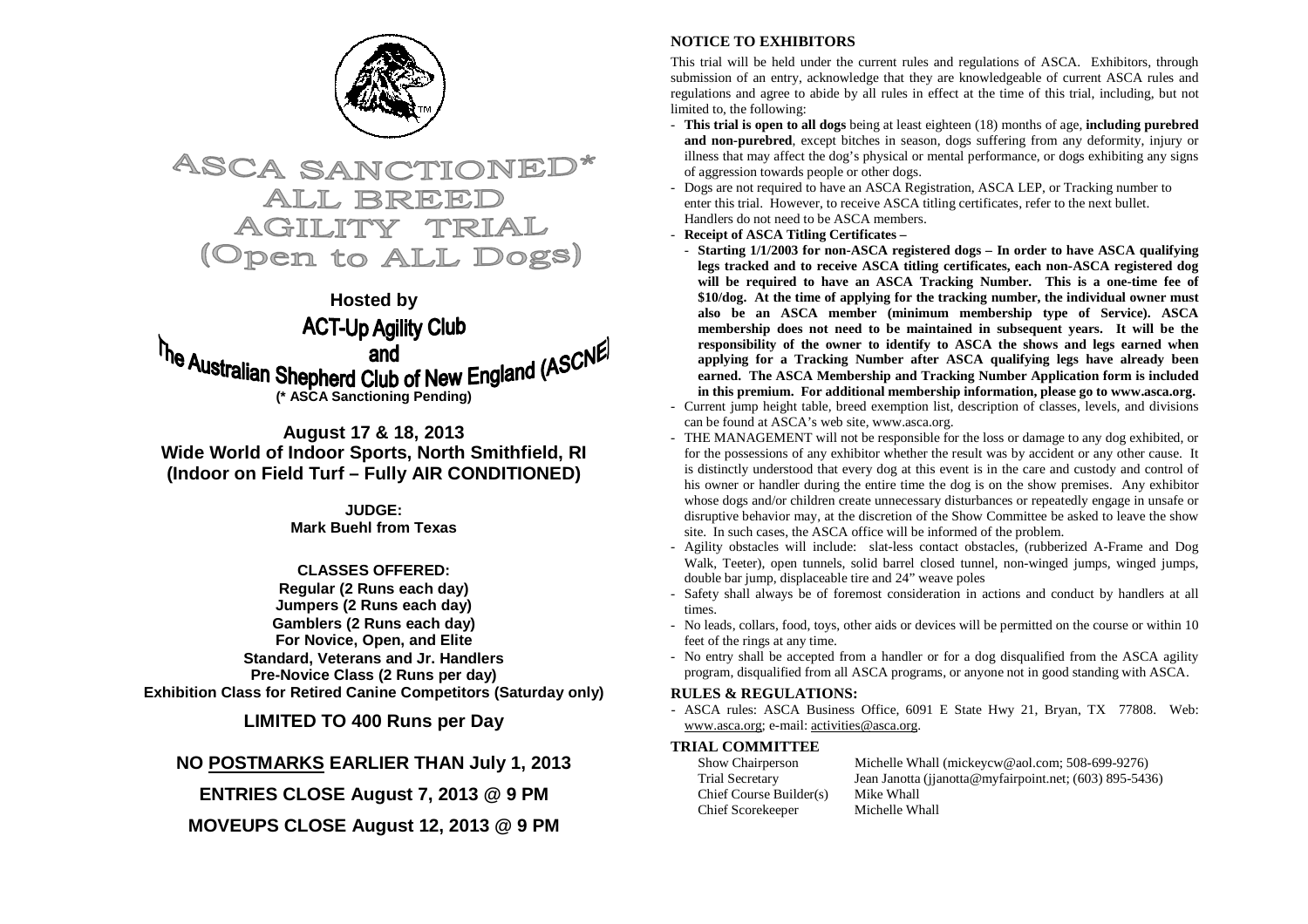# **ENTRY FORM / ENTRIES / CONFIRMATIONS:**

- Entries will be accepted in the order they are sent, not received. For entries sent via Postal Service, the valid reference date is the postmark. Otherwise the valid date is the ship date. Entries with an early postmark will be processed after Day 5 receipts. Unreadable postmarks will be assumed to be the day previous to receipt.
- Entries may be accepted after the closing date if openings are available.
- ASCA Registration/Tracking No If your dog is an ASCA registered Australian Shepherd (either full registration or LEP) or has an ASCA Tracking Number, write your dog's ASCA registration/LEP number/Tracking Number in this space.
- If this field is left blank, the ASCA Business Office will assume this dog is not registered with ASCA and will not automatically track qualifying legs. However, these dogs will still be placed and will receive any placement awards offered. You may submit the Tracking Form with your entry – HOWEVER please make fees payable to ASCA.
- A dog must compete in the height division in which they have been entered. Exception: when a dog is required by the judge to move to a higher height. These dogs will be placed last in the running order of the new jump height.
- **Junior Handler entry fees will be one-half of the published fees. The Junior Handler must own or co-own the dog they are showing.**
- 'For Exhibition Only' entries will not be accepted.
- Canadian Exhibitors: All fees MUST be submitted in US Funds via International Postal Money Order.
- Returned checks do not constitute a valid entry fee and will incur a \$25 service charge.
- Telephone calls returned/initiated with questions on any entries will be made collect.
- **PRE-NOVICE**: Dogs must be at least 12 months of age; no teeter or weave poles; specify jump height - any dog younger than 18 months of age must jump at least 4" lower than their 'standard' jump height; no toys or treats

#### **SHOW SITE:**

- This event will be held on indoors on field turf.
- Fully AIR CONDITIONED.
- Please bring a tarp or matt to put under your crate. There is LOTS of room for crating.
- A warm-up area, a single practice jump, and a set of weave poles will be provided for exhibitors.
- ALL dogs must be held on leash or crated except when competing or in the warm-up area.
- Enthusiasts of agility have earned a reputation for being among the most considerate and tidy. We thank everyone in advance for upholding the respectful tradition of leaving the trial site and related lodging sites cleaner than we found them.

#### **REFUNDS / WITHDRAWALS:**

- There will be no refund/credit for entries withdrawn after the closing date, except for a dog's injury and/or illness or for bitches that come into season after the closing date. These entries will be eligible for a voucher for the amount of the total entry fee paid less \$20.00. A signed letter from your veterinarian must be included with your written request. Requests must be received by the trial secretary prior to the start of the trial. Voucher must be used towards another Act-Up Agility Club trial.
- There will be no refunds if the trial cannot open or be completed by reason of riots, civil disturbances, fire, an act of God, public emergency, act of a public enemy, strike, or any other cause beyond the control of the Event Committee. There will be no refund in the event dog/handler are dismissed from the competition, regardless of reason.

# **RULE CHANGE HIGHLIGHTS**

 - 8.3.2 Bypassing First and Last Obstacles -If the dog crosses the start line but bypasses the first obstacle, time will begin. However, if the dog bypasses the last obstacle, time shall not end until he completes the last obstacle and then crosses the finish line. If the dog never completes the last obstacle, he shall receive a 20 point fault (for failure to compete) and the dog's course time will end when the handler places the leash on the dog. For all classes, if the dog bypasses the last obstacle, but the handler calls the dog back to complete it, then it shall only be considered a waste of time and no faults shall be incurred.

 - For all trials after February 1, 2012, dogs not jumping in the 20"+/24" (16"+ vets and junior handlers) jump height classes shall provide proof of jump height or must be measured at check in. Exhibitors may submit a copy of the dog's AKC, NADAC or ASCA height cards with their entry or at check-in.

## **TENTATIVE SCHEDULE AND RING ASSIGNMENTS**

 **Saturday** – EJ1/EJ2, OJ1/OJ2, NJ1/NJ2, Retired Exhibition, EG1, OG1, NG1, EG2, OG2, NG2, ER1/ER2, OR1/OR2, NR1/NR2, PN1/PN2.  $E =$  Elite, O = Open, N = Novice. Running order will be from low to high within jump height category.

 **Sunday** –ER3/ER4, OR3/OR4, NR3/NR4, PN3/PN4, EG3, OG3, NG3, EG4, OG4, NG4, EJ3/EJ4, OJ3/OJ4, NJ3/NJ4.  $E =$  Elite, O = Open, N = Novice. Running order will be from high to low within jump height category.

The running order of classes is subject to change at the discretion of the judges and/or the host club. The final order will be included in the confirmation packet.

## **REGISTRATION / MEASURING**

- Saturday and Sunday between 7:00 and 7:30AM
- Copies of ASCA, NADAC or AKC height cards may either be mailed in or presented at registration for dogs not entered in the  $20"$ +"/24" (16"+ Veterans and Jr. Handlers) (dog's wither height 20" and under). Otherwise dogs will need to be measured at registration.

#### **MOVE-UPS:**

- Dogs receiving titles after the closing date may be upgraded by providing written notice to the Show Secretary, prior to the move up cutoff date listed on the front of this premium. Letters and e-mails containing the owner's full name, the dog's call name and ASCA number, entered class, and from and to level are acceptable.
- Move-ups from Saturday to Sunday will be permitted. Trial Secretary must be notified no later than 30 minutes after the last class on Saturday has finished.

#### **PRIZES / AWARDS**

- Green Qualifying Rosettes will be awarded to all dogs achieving a qualifying score.
- Placement Ribbons will be awarded to all dogs placing  $1<sup>st</sup>$  through  $4<sup>th</sup>$  in each class and jump height.
- Ribbons/prizes must be picked up during the weekend they WILL NOT be mailed.

# **FOOD / VENDORS**

- There is a food vendor on site and a great pizza/pasta/sandwich place next door.

#### **JUMP HEIGHTS**

| Dog's height<br>at withers | $11"$ &<br>under | $14" \&$<br>under | 18" &<br>Under | 20" &<br>Under | Over 20"                                         | Over $20$ "<br>Optional |  |
|----------------------------|------------------|-------------------|----------------|----------------|--------------------------------------------------|-------------------------|--|
| Standard                   | 8"               | 12"               | 16"            | 20"            | $20+$ (jumps $20$ ")                             | 24"                     |  |
| Vets                       | 4"               | 8"                | 12"            | 16"            | $16+$ (jumps $16$ ")                             |                         |  |
| JrH                        |                  |                   |                |                | may jump at the standard jump height or 4" lower |                         |  |

- A dog may be entered in a class at a jump height higher than they are eligible provided the dog is not entered in the Veteran Division classes.
- No dog shall ever jump lower than 4" in the Junior Handler or Veteran Division.
- Any exhibitor whose dog measures over 20" may choose to enter the 20+ class or the optional 24" class. 20+ and 24 will be scored and placed together as one class.
- Refer to the current ASCA rulebook for the current Breed Jump Height Exemption List.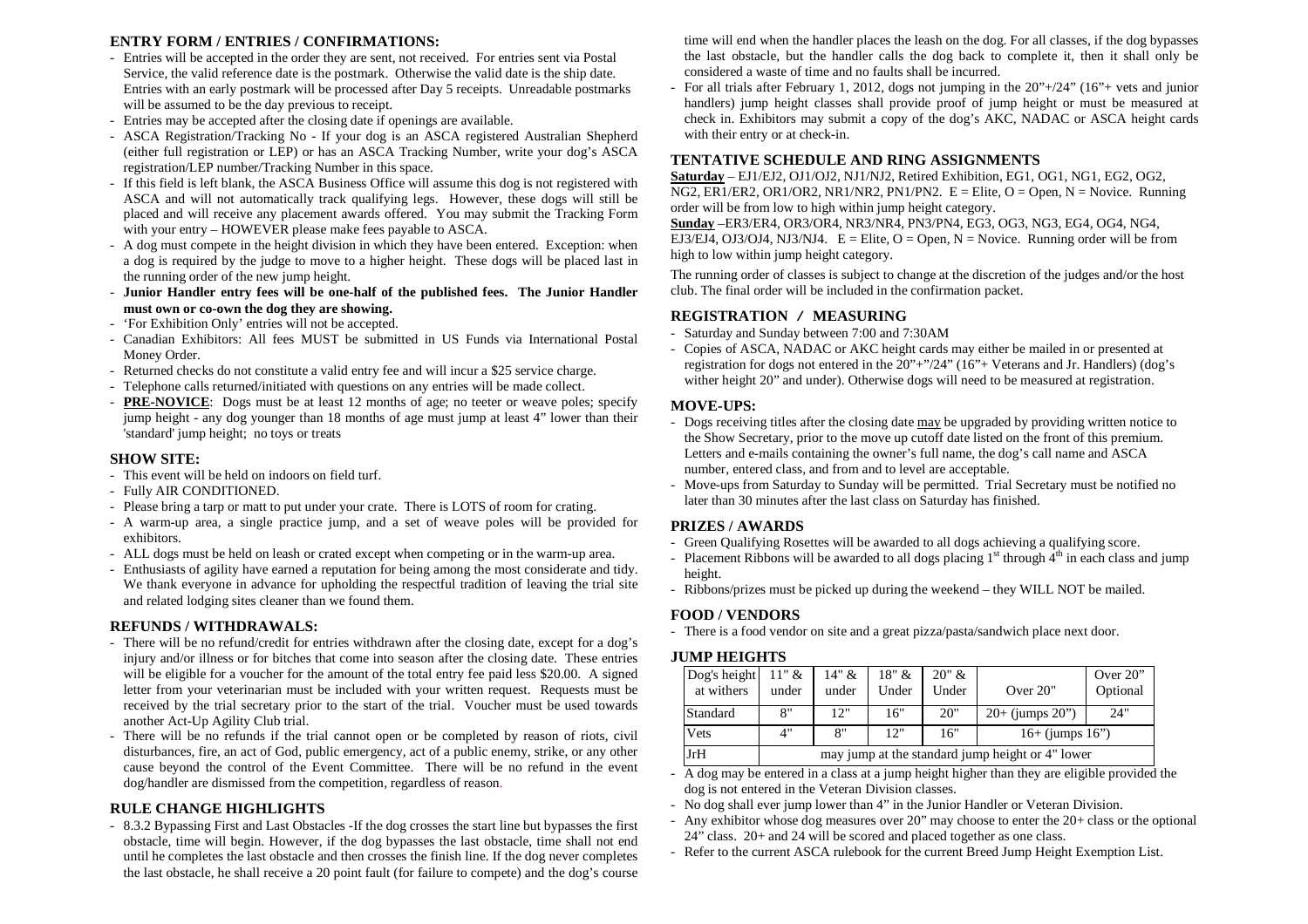#### **DIRECTIONS TO TRIAL SITE:**

 **Map quest or GPS directions** - 621 Pound Hill Road, North Smithfield, RI 02896 **Traveling Route 146 South:** Take the Pound Hill Road exit. Turn right off the exit. Pound Hill Business Park will be on your Right. Wide World of Indoor Sports is located in the Pound Hill Business Park.

 **Traveling Route 146 North:** Take the Pound Hill Road exit. Turn left off the exit. Drive 1/4 mile and turn right into the Pound Hill Business Park. Wide World of Indoor Sports is located in the Pound Hill Business Park.

**ACCOMMODATIONS:** (Confirm rates and pet policy when making reservations.) **All Seasons Inn & Suites** 401-232-2400 Approx 5 minutes from site 355 George Washington Highway, Smithfield, RI . **Hampton Inn & Suites** 401-232-9200 Approx 10-15 minutes from site 945 Douglas Pike, Smithfield, RI. No Pet Fee. Offers AAA and AARP Discounts **Red Roof Inn** 508-339-2323. Approx. 30 minutes from site 60 Forbes Blvd, Mansfield, MA Usually VERY Reasonable Rates. No Pet fee **Quaker Inn** 508-278-2445 Approx. 15 minutes from site. 442 Quaker Highway, Uxbridge, MA. Pet fee \$10/pet/night. MAY be waived…Ask! **La Quinta Inn** 508-478-8243 Approx. 35 minutes from site 24 Beaver Street, Milford, MA Book early as the rates go up as date gets closer **La Quinta Inn** 508-832-7000 Approx. 35 minutes from site 446 Southbridge Street, Auburn, MA

## **SOME MOTEL COURTESIES TO OBSERVE:**

- Cover the motel's bedding with a sheet, whether or not you think your dog will get on the bed.

- If you crate your dog, please bring a towel to put under the crate to keep marks off the rug. Bring a towel to put under your dog's food dish.

- Make every effort to have your dog free of fleas BEFORE arriving.

- All poop must be picked up, bagged, and disposed of properly by the dog's handler. The Event Committee will excuse competitors who fail to pick up after their dogs at the trial site or the motel.

- Don't leave your dog unattended. If you must leave, take them with you.

**ON-SITE CAMPING – LIMITED** on-site camping is available for self-contained units<br>only a hypergrations only label algorithment was available \$15/night. only – by reservations only!!. No electricity or water is available. \$15/night.

| <b>On-Site Camping Registration</b><br>\$15 per night with no electric or water available                             |                |
|-----------------------------------------------------------------------------------------------------------------------|----------------|
| Camping on: Friday Saturday<br>Name: $\_\_\_\_\_\_\_\_\_\_\_\_$                                                       | Total Fees: \$ |
|                                                                                                                       |                |
|                                                                                                                       | Email:         |
| $\cdot$ Check one:                                                                                                    |                |
| Trailer ___ Motor Home___ Fifth Wheel___                                                                              |                |
| Length feet x Width feet Slide-out Yes No                                                                             |                |
| Send in with your agility entries. Please enclose a <b>separate</b> check payable to Wide<br>• World of Indoor Sports |                |



# **ASCA MEMBERSHIP AND TRACKING NUMBER APPLICATION FORM**

**Beginning 1/1/2003 for non-ASCA registered dogs** – In order to have ASCA qualifying legs tracked and to receive ASCA titling certificates, each non-ASCA registered dog will be required to have an ASCA Tracking Number. This is a one-time fee of \$10/dog. At the time of applying for the tracking number, the individual owner must also be an ASCA member (minimum membership type of Service is required). ASCA membership does not need to be maintained in subsequent years. It will be the responsibility of the owner to identify to ASCA the show(s) and leg(s) earned when applying for a Tracking Number for those ASCA qualifying legs earned from 1/1/2003 until submission of application.

Please type or print clearly. Incomplete or illegible forms will be returned.

#### **Membership Application:**

|                                                                                                                   | City, State, Postal Code: |
|-------------------------------------------------------------------------------------------------------------------|---------------------------|
|                                                                                                                   |                           |
| $\alpha$ is the set of $\alpha$ and $\alpha$ is the set of $\alpha$ is the set of $\alpha$ is the set of $\alpha$ |                           |

# **Service Membership Fee: \$10.00 per person**

(If you are interested in other membership types, go to www.asca.org)

I (We) agree to abide by the ASCA Articles of Incorporation, Bylaws, and all ASCA Rules and Regulations governing the ASCA Registry and all other ASCA programs.

Owner's Signature (1):

Owner's Signature (2):\_\_\_\_\_\_\_\_\_\_\_\_\_\_\_\_\_\_\_\_\_\_\_\_\_\_\_\_\_\_\_\_\_\_\_\_\_\_\_\_\_\_\_\_\_\_\_\_\_\_\_\_\_\_\_\_\_\_

**Dog Information: Lifetime fee for tracking number is \$10.00 per dog for ASCA Members** 

Dog's Call Name: \_\_\_\_\_\_\_\_\_\_\_\_\_\_\_\_\_\_\_\_\_\_\_\_\_\_\_\_\_\_\_\_\_\_\_\_\_\_\_\_\_\_\_\_\_\_\_\_\_\_\_\_\_\_\_\_\_\_\_\_\_\_

Any/All Previous Registration Numbers Used: \_\_\_\_\_\_\_\_\_\_\_\_\_\_\_\_\_\_\_\_\_\_\_\_\_\_\_\_\_\_\_\_\_\_\_\_\_\_\_ \_\_\_\_\_\_\_\_\_\_\_\_\_\_\_\_\_\_\_\_\_\_\_\_\_\_\_\_\_\_\_\_\_\_\_\_\_\_\_\_\_\_\_\_\_\_\_\_\_\_\_\_\_\_\_\_\_\_\_\_\_\_\_\_\_\_\_\_\_\_\_\_\_\_\_\_\_

Sex: \_\_\_\_\_\_\_\_\_\_\_\_\_\_\_\_\_\_\_\_\_\_\_\_\_\_\_\_\_\_\_\_\_ Birthdate: \_\_\_\_\_\_\_\_\_\_\_\_\_\_\_\_\_\_\_\_\_\_\_\_\_\_\_\_\_\_\_

Breed:\_\_\_\_\_\_\_\_\_\_\_\_\_\_\_\_\_\_\_\_\_\_\_\_\_\_\_\_\_\_\_\_

Events/Os Earned Since  $1/1/2003$ 

# **Mail completed form with check or money order to:**

# **ASCA Business Office 6091 E State Highway 21, Bryan, TX 77808**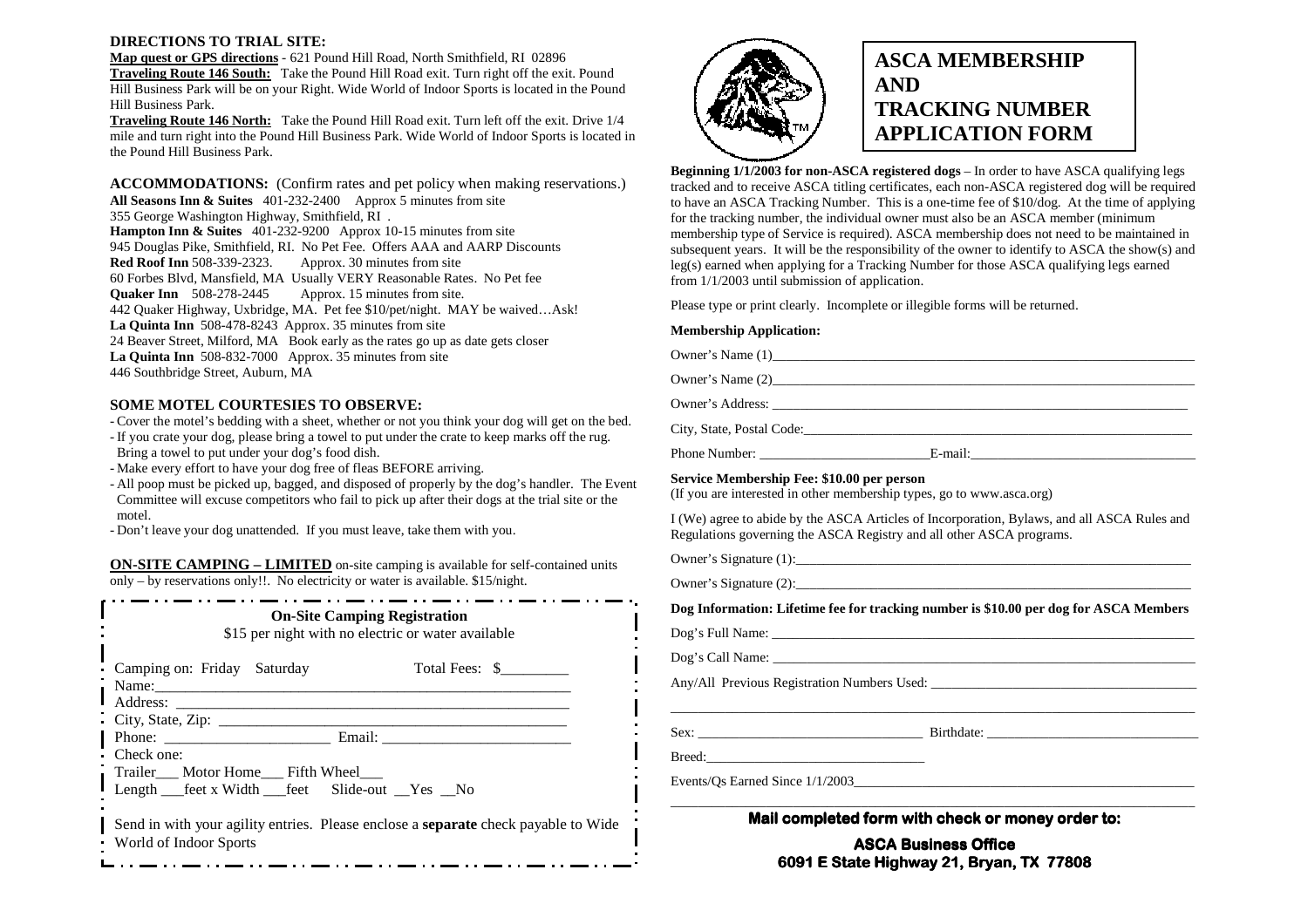# **Volunteer Sign-Up (…We Really Need Your Support)**

As at every event, no club can pull off a trial without the help and support of our exhibitors to keep the agility trial running smoothly and efficiently. **We will not be able to do this without your involvement.** Working in and around the ring is a great way to increase your knowledge and understanding of the sport. If you have a guest or significant other who would be willing to work at the trial, we'd be thrilled! A list of jobs and their associated description is on the back of this page.

We appreciate your help and will do what we can for your comfort, including the volunteers' refreshment area for trial workers and helpers.

Please fill out this form and send it in with your entry. This will help us schedule you in an appropriate job without class conflicts. We'll let you know in which classes you're working when you arrive at the trial.

Thank you for volunteering and making this a better show for everyone. We couldn't do it without you! **\_\_\_\_\_\_\_\_\_\_\_\_\_\_\_\_\_\_\_\_\_\_\_\_\_\_\_\_\_\_\_\_\_\_\_\_\_\_\_\_\_\_\_\_\_\_\_\_\_\_\_\_\_\_\_\_\_\_\_\_\_\_\_\_\_\_\_\_\_\_\_\_\_\_\_\_** 

 $Name:$ 

#### **Work Preferences:**

I am volunteering for the following jobs:

| $\Box$ Timer                                     | $\Box$ Scribe | $\Box$ Ass't Scribe $\Box$ Gate Steward $\Box$ Ring Steward |
|--------------------------------------------------|---------------|-------------------------------------------------------------|
| $\Box$ Course Build $\Box$ Scoring $\Box$ Runner |               | $\Box$ Registration                                         |

My Dog(s) are entered in the following classes:

| Regular  | Novice | Open | Elite |
|----------|--------|------|-------|
| Jumpers  | Novice | Open | Elite |
| Gamblers | Novice | Open | Elite |

#### **Job Descriptions**

**(Starred (\*\*) jobs are for rank novices – little training required)** 

**Timer** (1 per ring)

- Restriction Cannot be changed during the course of a class
- Tells handler when to begin
- Using a stopwatch, records the time for each dog's performance

#### **Scribe** (1 per ring)

- Verifies entry number/breed as each dog enters the ring -
- Records on the scribe sheet all penalties signaled by the judge and gives the scribe sheet to the transcriber at the completion of each dog's run

# **\*\* Assistant Scribe** (1 per ring) -

- 
- Gives the scribe the scribe sheet for the dog on the line ready to run Writes the time (minutes/seconds/hundredths) on the scribe sheet of the dog that just ran
- **Gate Steward** (1 per ring)
- Maintains a constant and orderly flow of exhibitors into the ring by keeping three (3) exhibitors ready to go at all times
- Communicates any change in run order to the assistant scribe
- Informs ring stewards when it's time to change the jump heights
- Informs ring stewards when it's time to change the jump heights<br>- Need to be assertive, have good organization skills, and knowledge of ring procedure helps to know exhibitors

# **\*\*Ring Steward** (2-4 per ring)<br>Duickly sets each jump for

 Quickly sets each jump for each class/jump height level, straightens the chute on the collapsed tunnel after every dog, replaces poles on jumps during or immediately following each dog's run

# **\*\*Leash Runner** (1 per ring) -

Brings leashes from start line to finish line

- **\*\*Score Runner** (1 per ring) -
- Brings scribe sheets from the transcriber to the scorekeepers **Scoring** (2 per ring)<br>From scribe she
- From scribe sheet, calculate total dog time and faults / points for gamblers
- Transfer information from the scribe sheet to the scoring catalog

# **For Your Records - Summary of Entries**

\_\_\_\_\_\_\_\_\_\_\_\_\_\_\_\_\_\_\_\_\_\_\_\_\_\_\_\_\_\_\_\_\_\_\_\_\_\_\_\_\_\_\_\_\_\_\_\_\_\_\_\_\_\_\_\_\_\_\_\_\_\_\_\_\_\_\_ \_\_\_\_\_\_\_\_\_\_\_\_\_\_\_\_\_\_\_\_\_\_\_\_\_\_\_\_\_\_\_\_\_\_\_\_\_\_\_\_\_\_\_\_\_\_\_\_\_\_\_\_\_\_\_\_\_\_\_\_\_\_\_\_\_\_\_ \_\_\_\_\_\_\_\_\_\_\_\_\_\_\_\_\_\_\_\_\_\_\_\_\_\_\_\_\_\_\_\_\_\_\_\_\_\_\_\_\_\_\_\_\_\_\_\_\_\_\_\_\_\_\_\_\_\_\_\_\_\_\_\_\_\_\_ \_\_\_\_\_\_\_\_\_\_\_\_\_\_\_\_\_\_\_\_\_\_\_\_\_\_\_\_\_\_\_\_\_\_\_\_\_\_\_\_\_\_\_\_\_\_\_\_\_\_\_\_\_\_\_\_\_\_\_\_\_\_\_\_\_\_\_

 $\log 2$ :

\_\_\_\_\_\_\_\_\_\_\_\_\_\_\_\_\_\_\_\_\_\_\_\_\_\_\_\_\_\_\_\_\_\_\_\_\_\_\_\_\_\_\_\_\_\_\_\_\_\_\_\_\_\_\_\_\_\_\_\_\_\_\_\_\_\_\_ \_\_\_\_\_\_\_\_\_\_\_\_\_\_\_\_\_\_\_\_\_\_\_\_\_\_\_\_\_\_\_\_\_\_\_\_\_\_\_\_\_\_\_\_\_\_\_\_\_\_\_\_\_\_\_\_\_\_\_\_\_\_\_\_\_\_\_ \_\_\_\_\_\_\_\_\_\_\_\_\_\_\_\_\_\_\_\_\_\_\_\_\_\_\_\_\_\_\_\_\_\_\_\_\_\_\_\_\_\_\_\_\_\_\_\_\_\_\_\_\_\_\_\_\_\_\_\_\_\_\_\_\_\_\_ \_\_\_\_\_\_\_\_\_\_\_\_\_\_\_\_\_\_\_\_\_\_\_\_\_\_\_\_\_\_\_\_\_\_\_\_\_\_\_\_\_\_\_\_\_\_\_\_\_\_\_\_\_\_\_\_\_\_\_\_\_\_\_\_\_\_\_

\_\_\_\_\_\_\_\_\_\_\_\_\_\_\_\_\_\_\_\_\_\_\_\_\_\_\_\_\_\_\_\_\_\_\_\_\_\_\_\_\_\_\_\_\_\_\_\_\_\_\_\_\_\_\_\_\_\_\_\_\_\_\_\_\_\_\_ \_\_\_\_\_\_\_\_\_\_\_\_\_\_\_\_\_\_\_\_\_\_\_\_\_\_\_\_\_\_\_\_\_\_\_\_\_\_\_\_\_\_\_\_\_\_\_\_\_\_\_\_\_\_\_\_\_\_\_\_\_\_\_\_\_\_\_ \_\_\_\_\_\_\_\_\_\_\_\_\_\_\_\_\_\_\_\_\_\_\_\_\_\_\_\_\_\_\_\_\_\_\_\_\_\_\_\_\_\_\_\_\_\_\_\_\_\_\_\_\_\_\_\_\_\_\_\_\_\_\_\_\_\_\_ \_\_\_\_\_\_\_\_\_\_\_\_\_\_\_\_\_\_\_\_\_\_\_\_\_\_\_\_\_\_\_\_\_\_\_\_\_\_\_\_\_\_\_\_\_\_\_\_\_\_\_\_\_\_\_\_\_\_\_\_\_\_\_\_\_\_\_

\_\_\_\_\_\_\_\_\_\_\_\_\_\_\_\_\_\_\_\_\_\_\_\_\_\_\_\_\_\_\_\_\_\_\_\_\_\_\_\_\_\_\_\_\_\_\_\_\_\_\_\_\_\_\_\_\_\_\_\_\_\_\_\_\_\_\_\_ \_\_\_\_\_\_\_\_\_\_\_\_\_\_\_\_\_\_\_\_\_\_\_\_\_\_\_\_\_\_\_\_\_\_\_\_\_\_\_\_\_\_\_\_\_\_\_\_\_\_\_\_\_\_\_\_\_\_\_\_\_\_\_\_\_\_\_\_ \_\_\_\_\_\_\_\_\_\_\_\_\_\_\_\_\_\_\_\_\_\_\_\_\_\_\_\_\_\_\_\_\_\_\_\_\_\_\_\_\_\_\_\_\_\_\_\_\_\_\_\_\_\_\_\_\_\_\_\_\_\_\_\_\_\_\_\_ \_\_\_\_\_\_\_\_\_\_\_\_\_\_\_\_\_\_\_\_\_\_\_\_\_\_\_\_\_\_\_\_\_\_\_\_\_\_\_\_\_\_\_\_\_\_\_\_\_\_\_\_\_\_\_\_\_\_\_\_\_\_\_\_\_\_\_\_ \_\_\_\_\_\_\_\_\_\_\_\_\_\_\_\_\_\_\_\_\_\_\_\_\_\_\_\_\_\_\_\_\_\_\_\_\_\_\_\_\_\_\_\_\_\_\_\_\_\_\_\_\_\_\_\_\_\_\_\_\_\_\_\_\_\_\_\_

#### **EMERGENCY VETS & NUMBERS**

 **Compassionate Care Veterinary Clinic**; 401-333-7911 1725 Mendon Road, Cumberland RI. Open 8-4 on Saturday and Sunday **Ocean State Veterinary Specialists**: 401-886-6787

 1480 South County Trail, East Greenwich, RI . Open 24 Hours **Tufts:** 508-668-5454. 525 South Street, Walpole, MA Open 24 hours

# **Entries Mailed: \_\_\_\_\_\_\_\_\_\_\_\_\_\_\_\_\_**

**Check #: Amount:**  $\blacksquare$ 

 $\log 1:$ 

 $\log 3:$ 

#### **Accommodations:**

Directions: \_\_\_\_\_\_\_\_\_\_\_\_\_\_\_\_\_\_\_\_\_\_\_\_\_\_\_\_\_\_\_\_\_\_\_\_\_\_\_\_\_\_\_\_\_\_\_\_\_\_\_\_\_\_\_\_\_\_ \_\_\_\_\_\_\_\_\_\_\_\_\_\_\_\_\_\_\_\_\_\_\_\_\_\_\_\_\_\_\_\_\_\_\_\_\_\_\_\_\_\_\_\_\_\_\_\_\_\_\_\_\_\_\_\_\_\_\_\_\_\_\_\_\_\_\_\_ \_\_\_\_\_\_\_\_\_\_\_\_\_\_\_\_\_\_\_\_\_\_\_\_\_\_\_\_\_\_\_\_\_\_\_\_\_\_\_\_\_\_\_\_\_\_\_\_\_\_\_\_\_\_\_\_\_\_\_\_\_\_\_\_\_\_\_\_ \_\_\_\_\_\_\_\_\_\_\_\_\_\_\_\_\_\_\_\_\_\_\_\_\_\_\_\_\_\_\_\_\_\_\_\_\_\_\_\_\_\_\_\_\_\_\_\_\_\_\_\_\_\_\_\_\_\_\_\_\_\_\_\_\_\_\_\_

Phone: Confirmation #:

## **Other Notes: \_\_\_\_\_\_\_\_\_\_\_\_\_\_\_\_\_\_\_\_\_\_\_\_\_\_\_\_\_\_\_\_\_\_\_\_\_\_\_\_\_\_\_\_\_\_\_\_\_\_\_\_\_\_\_\_\_\_\_\_\_\_\_**

# Hotel: \_\_\_\_\_\_\_\_\_\_\_\_\_\_\_\_\_\_\_\_\_\_\_\_\_\_\_\_\_\_\_\_\_\_\_\_\_\_\_\_\_\_\_\_\_\_\_\_\_\_\_\_\_\_\_\_\_\_\_\_\_\_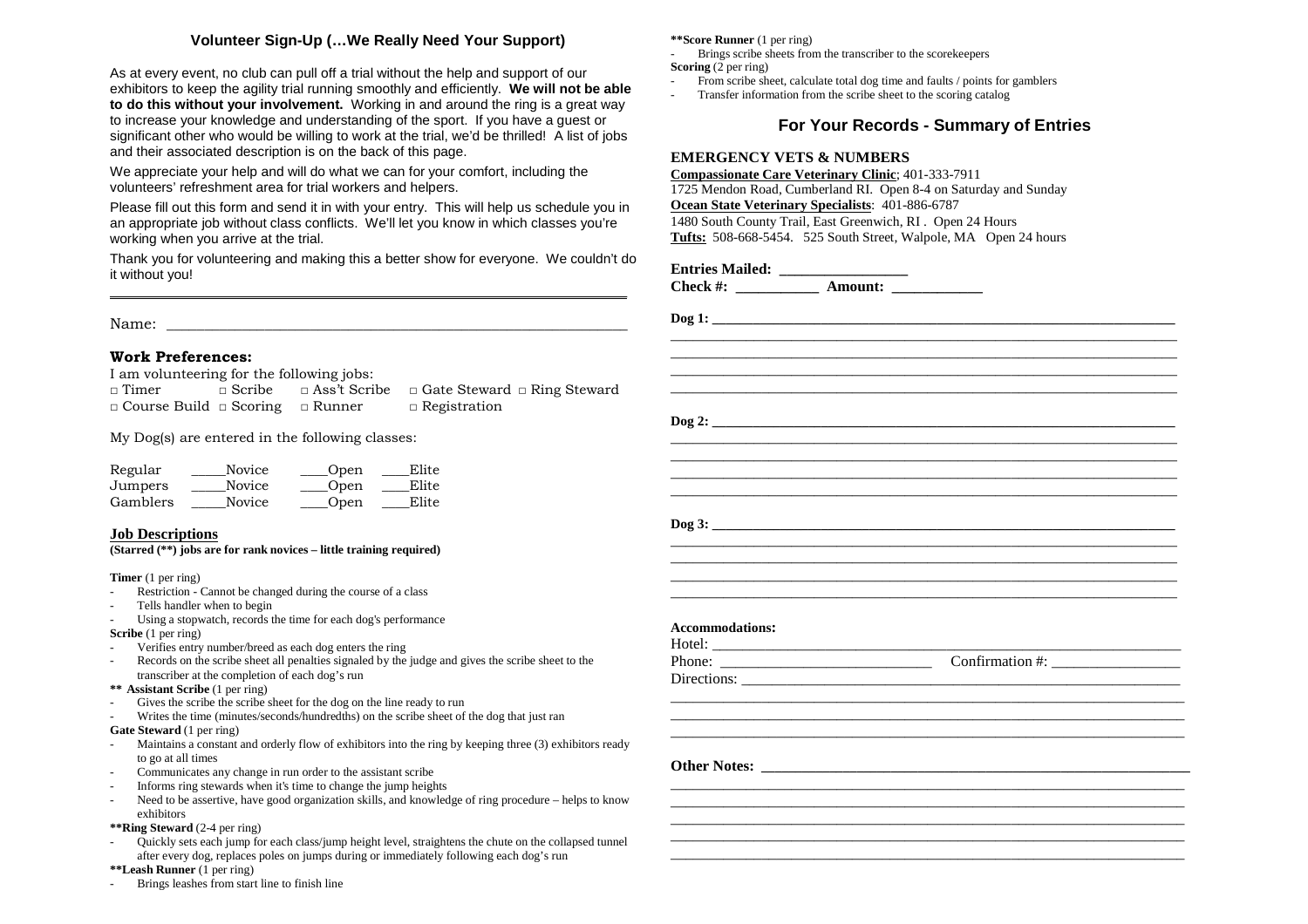#### **AGREEMENT**

The patron who signs this agreement represents that he/she is authorized to enter into this agreement on behalf of both exhibitor and the owner of entered dog. In consideration of acceptance of this entry:

 1.1 As used here "ASCA" means the Australian Shepherd Club of America, Inc., its affiliate clubs and each of their members, officers, directors, employees, show chairs, show committees, and agents.

1.2 Exhibitor/owner is knowledgeable of and agrees to abide by the rules and regulations of ASCA governing sanctioned agility trials, and any other rules and regulations appearing in the premium for this event.

 1.3 Exhibitor/owner certifies that the entered dog is not a hazard to persons, dogs, or property and that the entered dog's rabies vaccination is current in accordance with the requirement of the state in which the dog resides.

 1.4 Exhibitor/owner acknowledges all hazards presented by the event and the event premises, including, but not limited to, the condition of the floors, stairways, halls, lighting, security measures or lack of, electrical appliances, fitting, show rings, parking areas, and the presence of unfamiliar animals and people; exhibitor and owner assume the risk of any harm arising from these.

 1.5 Exhibitor/owner releases ASCA (including ASCA officers, directors, employees, and members), the Australian Shepherd Club of New England (including its officers, directors, members, agents, employees and event organizing committee), Act-Up Agility Club (including its officers, directors, members, agents, employees and event organizing committee), Wide World of Indoor Sports (including its officers, directors, members, owners, and employees) and will defend them and hold them harmless from all present and future loss, injury, damage, claims, demands and liabilities involving the entered dog, event, or event premises. Without limiting the generality of the foregoing hold harmless provisions, exhibitor/owner hereby specifically assume sole responsibility for, and agree to indemnify and save aforementioned parties harmless from any and all loss and expenses (including legal fees) by reason of the liability imposed by law upon any of the aforementioned parties for damages because of bodily injuries, including death, at any time in consequence of my(our) participation in this event, howsoever such injury, or death may be caused, and whether or not the same may have been caused or may be or alleged to have been caused by negligence of the aforementioned parties or any of their employees or agents or any other persons.

I have read, understood, and I acknowledge the above Agreement.

| Signature of Owner/Exhibitor                                                                                                                | Date |
|---------------------------------------------------------------------------------------------------------------------------------------------|------|
| Signature of Parent or Legal Guardian of Minor<br>Junior Handler entry fees are one-half of the published entry fee. The junior must own or | Date |
| co-own the dog being shown.                                                                                                                 |      |
| Does this junior exhibitor own or co-own the dog being entered? Yes No                                                                      |      |
| Retired Canine Bio:                                                                                                                         |      |
|                                                                                                                                             |      |
|                                                                                                                                             |      |
|                                                                                                                                             |      |
|                                                                                                                                             |      |

|                                                                            | State: $\frac{\text{Zip: } }{ \text{Zip: } \text{ } }$ |             |  |  |
|----------------------------------------------------------------------------|--------------------------------------------------------|-------------|--|--|
|                                                                            |                                                        |             |  |  |
| Confirmations will be sent by e-mail unless otherwise specified: No        |                                                        |             |  |  |
| Dog's Identification                                                       |                                                        |             |  |  |
|                                                                            |                                                        |             |  |  |
|                                                                            |                                                        | Birth Date: |  |  |
|                                                                            |                                                        |             |  |  |
| Circle ACTUAL Jump Height Dog will Jump: 4" 8" 12" 16" 16+" 20" 20+" 24    |                                                        |             |  |  |
| Is the Handler Disabled or Handler a Veteran taking jump height exemption? |                                                        |             |  |  |
|                                                                            |                                                        |             |  |  |
|                                                                            |                                                        |             |  |  |

| August 17 & 18, 2013, Wild World of Indoor Sports, N. Smithfield, RI                                 | Return this completed entry form with entry fees made payable in U.S. funds to: |                        |       | Act-Up Agility Club - ASCA Trial, c/o Michelle Whall                                       |   |                     |      |       |                   |
|------------------------------------------------------------------------------------------------------|---------------------------------------------------------------------------------|------------------------|-------|--------------------------------------------------------------------------------------------|---|---------------------|------|-------|-------------------|
|                                                                                                      |                                                                                 |                        |       | 144 Lyman Street, North Attleboro, MA 02760                                                |   |                     |      |       |                   |
|                                                                                                      |                                                                                 |                        |       | Entry is not valid unless reverse side has been completed and signed.                      |   |                     |      |       |                   |
|                                                                                                      |                                                                                 |                        |       | Owner/Handler Information _______ check if new address                                     |   |                     |      |       |                   |
|                                                                                                      |                                                                                 |                        |       |                                                                                            |   |                     |      |       |                   |
|                                                                                                      |                                                                                 |                        |       |                                                                                            |   |                     |      |       |                   |
|                                                                                                      |                                                                                 |                        |       |                                                                                            |   |                     |      |       |                   |
|                                                                                                      |                                                                                 |                        |       |                                                                                            |   |                     |      |       |                   |
| Confirmations will be sent by e-mail unless otherwise specified: No                                  |                                                                                 |                        |       |                                                                                            |   |                     |      |       |                   |
|                                                                                                      |                                                                                 |                        |       | Dog's Identification                                                                       |   |                     |      |       |                   |
|                                                                                                      |                                                                                 |                        |       |                                                                                            |   |                     |      |       |                   |
|                                                                                                      |                                                                                 |                        |       |                                                                                            |   |                     |      |       |                   |
| Dog's Height At Withers: _________                                                                   |                                                                                 |                        |       |                                                                                            |   |                     |      |       |                   |
|                                                                                                      |                                                                                 |                        |       |                                                                                            |   |                     |      |       |                   |
|                                                                                                      |                                                                                 |                        |       |                                                                                            |   |                     |      |       |                   |
| <b>Circle ACTUAL</b> Jump Height Dog will Jump: $4''$ 8" $12''$ $16''$ $16+''$ $20''$ $20+''$ $24''$ |                                                                                 |                        |       |                                                                                            |   |                     |      |       |                   |
| Is the Handler Disabled or Handler a Veteran taking jump height exemption?                           |                                                                                 |                        |       |                                                                                            |   |                     |      |       |                   |
| Dog's ASCA Registration/LEP/Tracking No: ______________________ (See Entry Form section)             |                                                                                 |                        |       |                                                                                            |   |                     |      |       |                   |
|                                                                                                      |                                                                                 |                        |       |                                                                                            |   |                     |      |       |                   |
|                                                                                                      |                                                                                 |                        |       |                                                                                            |   |                     |      |       |                   |
|                                                                                                      |                                                                                 |                        |       | Check off all classes you are entering, and a Level and Division for each of those classes |   |                     |      |       |                   |
| <b>CLASSES</b>                                                                                       | Std                                                                             | <b>DIVISION</b><br>Vet | JrH I | Pre-Nov                                                                                    |   | <b>LEVEL</b><br>Nov | Open | Elite | <b>DAY</b><br>Sat |
| <b>Gamblers 1</b>                                                                                    |                                                                                 |                        |       |                                                                                            |   |                     |      |       |                   |
| <b>Gamblers 2</b>                                                                                    |                                                                                 |                        |       |                                                                                            |   |                     |      |       |                   |
| <b>Gamblers 3</b>                                                                                    |                                                                                 |                        |       |                                                                                            |   |                     |      |       |                   |
| <b>Gamblers 4</b>                                                                                    |                                                                                 |                        |       |                                                                                            |   |                     |      |       |                   |
| Jumpers 1                                                                                            |                                                                                 |                        |       |                                                                                            |   |                     |      |       |                   |
| Jumpers 2                                                                                            |                                                                                 |                        |       |                                                                                            |   |                     |      |       |                   |
| Jumpers 3                                                                                            |                                                                                 |                        |       |                                                                                            |   |                     |      |       |                   |
| Jumpers 4                                                                                            |                                                                                 |                        |       |                                                                                            |   |                     |      |       |                   |
| Regular 1                                                                                            |                                                                                 |                        |       |                                                                                            | A | в                   |      |       |                   |
| Regular 2                                                                                            |                                                                                 |                        |       |                                                                                            | A | В                   |      |       |                   |
| Regular 3                                                                                            |                                                                                 |                        |       |                                                                                            | Α | в                   |      |       |                   |
| Regular 4<br><b>Retired</b>                                                                          |                                                                                 |                        |       | $\Box$ Bars on Ground $\Box$ 4" $\Box$ 8" $\Box$ 12" $\Box$ 16" (Bio on Back)              | Α | в                   |      |       |                   |

**\_\_\_\_ YES I CAN HELP!! Please enclose the Volunteer Sign-Up sheet included in the premium If entry cannot be read or is incomplete, secretary can: \_\_\_call collect \_\_\_return entry \_\_\_e-mail**